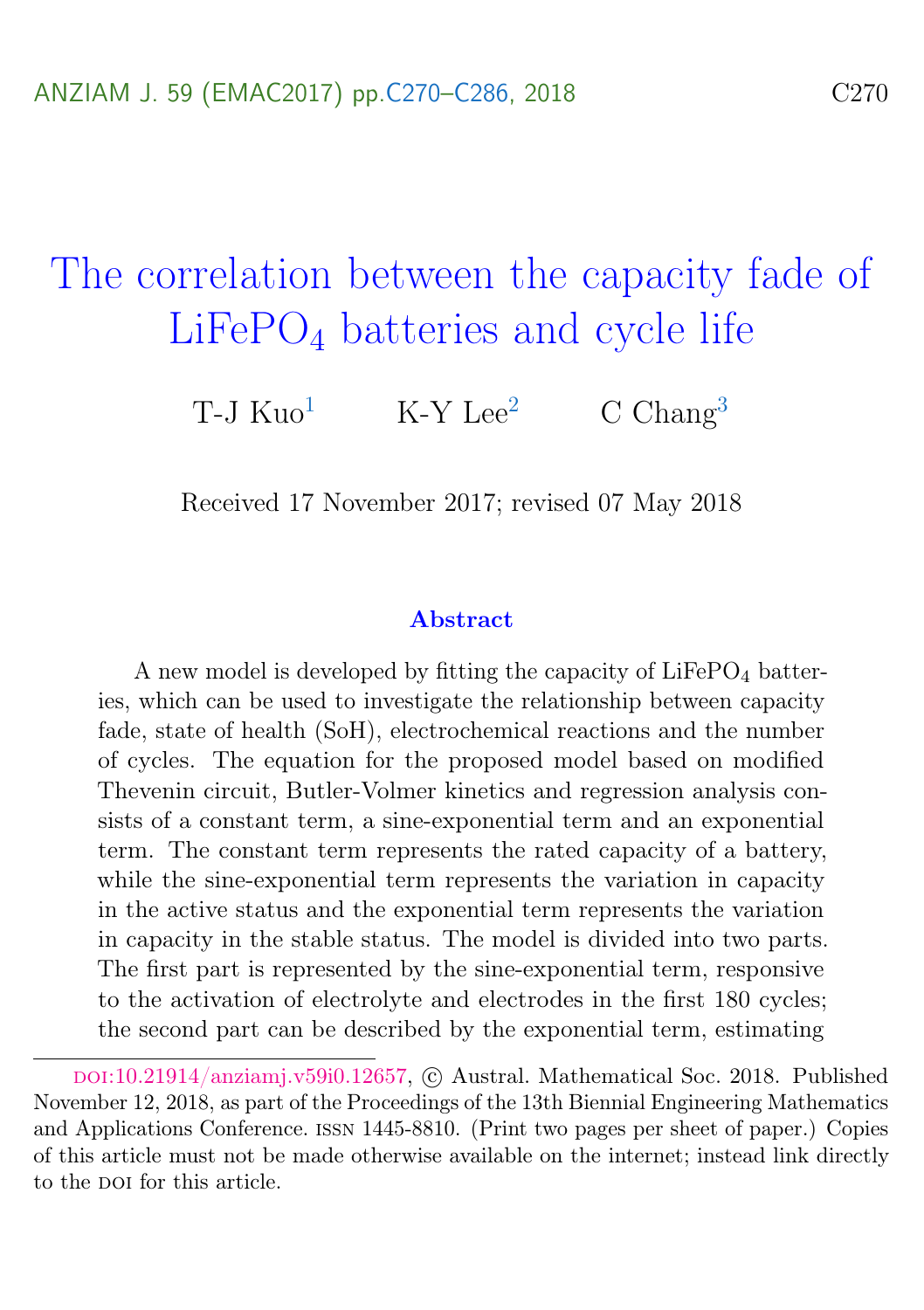#### <span id="page-1-0"></span>1 Introduction C271

the capacity from cycle 180 to cycle 2000. In addition, the comparison between the model and mean absolute percentage error (mape) is able to predict the serious decay of capacity. The mape is only 0.47% for the tested battery. The proposed model also successfully estimates the capacity of a tested battery where the number of cycles is 2000 with the error of 0.90%. The results mean that the model is able to closely describe the correlation between capacity and the cycle numbers.

## 1 Introduction

 $LiFePO<sub>4</sub>$  batteries are widely used as energy sources in 3C (Computer, Communication and Consumer Electronics) products, photovoltaic system, electric vehicles (EV) and smart grid applications [\[1,](#page-13-0) [2,](#page-13-1) [3\]](#page-13-2). Thanks to their higher energy conversion efficiency, longer lifetime, higher safety, and reliability, the LiFeP $O_4$  battery represents the best solution for providing high energy densities for the operational needs of many power products [\[4\]](#page-13-3). Though the  $LiFePO<sub>4</sub> battery has many advantages, it still has an innate problem - the$ potential for capacity fades as the number of cycles increases.

The capacity fade reflects the health condition of a battery and its ability to deliver the power to load. In general, the state of health (SoH) is obtained by comparing the current capacity with the rated capacity of a battery. However, it is still not easy to determine SoH [\[5\]](#page-13-4). Hence, many research studies about SoH and state of charge (SoC) for Lithium-ion battery elucidate that an accurate model is crucial for the estimation of the cycle life and SoH of a battery [\[6\]](#page-13-5). However, it is important to understand the characteristics and electrochemical reactions of the  $LiFePO<sub>4</sub>$  battery for developing the model.

Since aging of the materials occurs inside the battery, it is not easy to accurately investigate the relationship between the capacity and the chargedischarge cycle. A variety of battery models are developed to capture the battery characteristics [\[7,](#page-14-0) [8\]](#page-14-1). The above studies are good for estimating the SoH and understanding the reasons of performance degradation of a battery.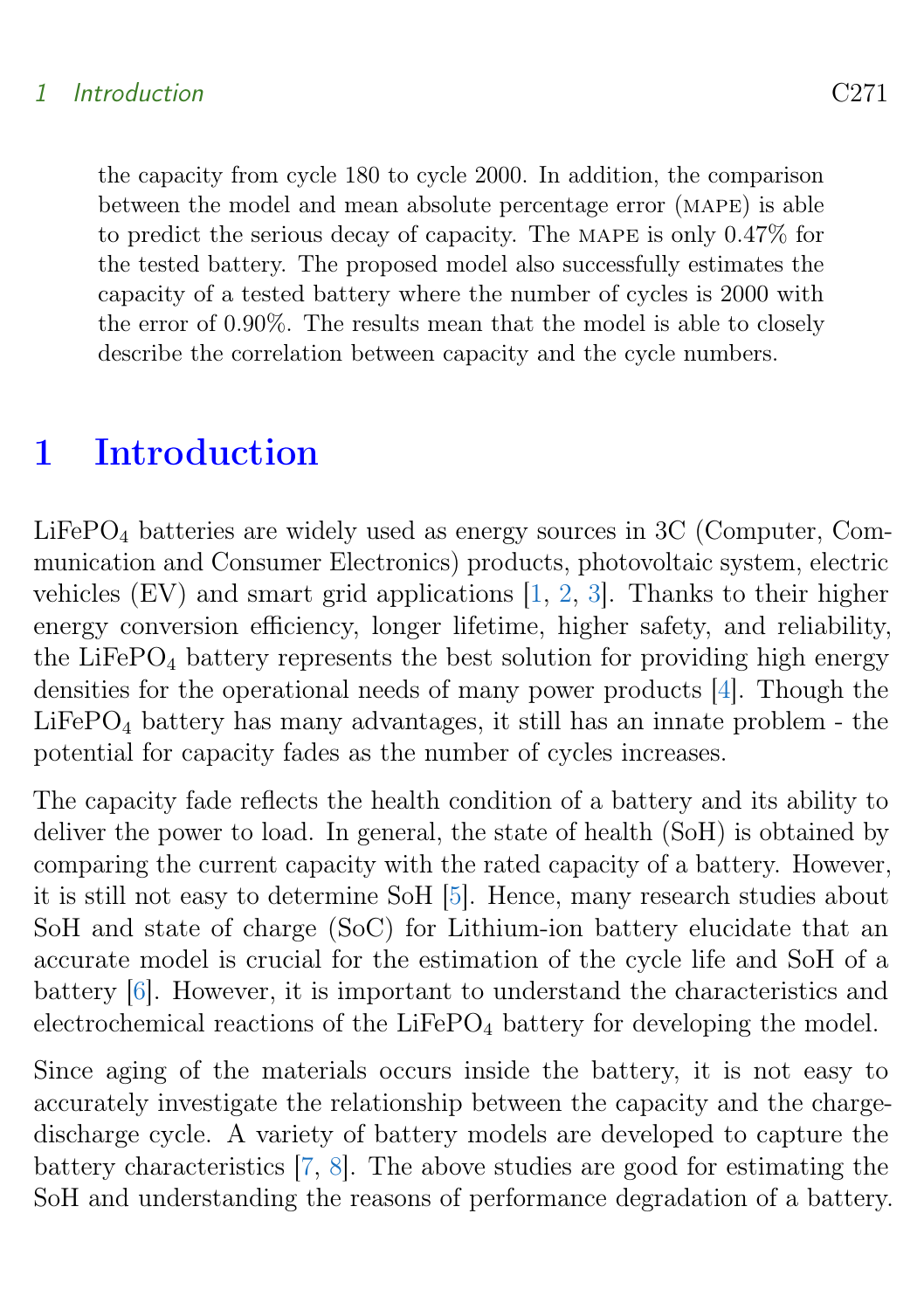<span id="page-2-0"></span>However, if a model has a lot of difficult settings and complicated parameters, it may spend more times on computing and have the worse computational efficiency. Therefore, the parameters of the model must be as simple as possible.

In EMAC 2013 [\[9\]](#page-14-2), the relationship between voltage variation and SoC was investigated and a mathematical model was developed, particularly for batteries in different conditions; in EMAC 2015 [\[10\]](#page-14-3), the relationship between capacity fade and cycle number was investigated and a mathematical model was developed as well; However, the model cannot estimate the capacity variation of a LiFeP $O_4$  battery at around the first 180 cycles because the capacity varies obviously due to the activation of the electrochemical reaction inside a LiFeP $O_4$  battery. Therefore, a new model is proposed to fully describe the capacity variation of a LiFePO<sub>4</sub> battery in this paper, particularly for the beginning period (around the first 180 cycles of the cycle life) of a  $LiFePO<sub>4</sub>$ battery.

The equation of the proposed model contains a constant term, a sineexponential term, and an exponential term. The constant term represents the rated capacity of a battery. The sine-exponential and exponential terms represent the variation in capacity, which strongly depends on the activation process of the electrode, the solid-electrolyte interphase (SEI) formation, the fatigue and fracture of the graphite lattice, and the consumption of lithium, etc. The proposed model is able to closely describe the correlation between capacity and cycle number.

# 2 Model development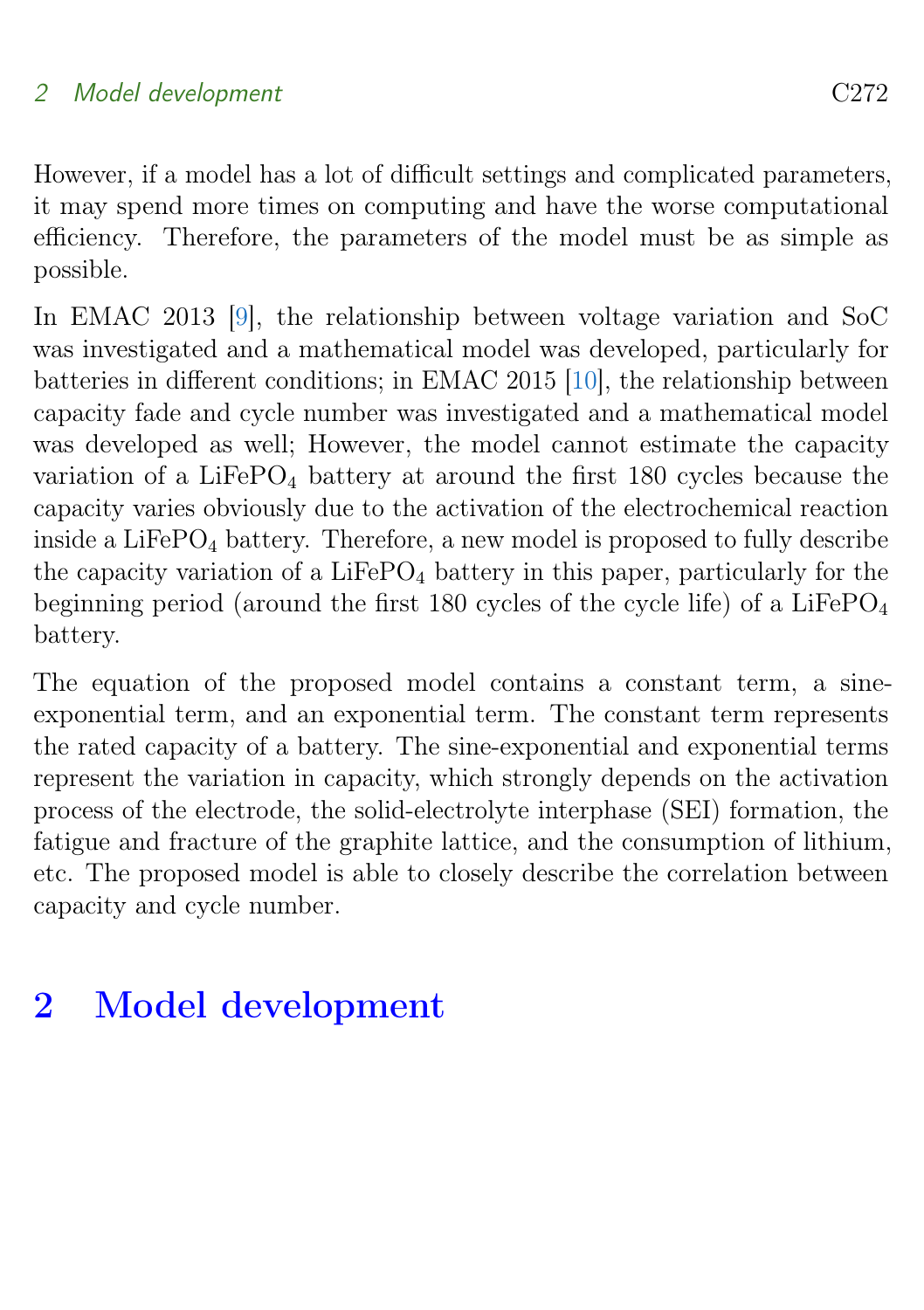<span id="page-3-1"></span>

<span id="page-3-0"></span>Figure 1: The electrical circuit model for a  $LiFePO<sub>4</sub>$  battery.

## 2.1 Model derived from modified Thevenin circuit, Butler-Volmer kinetics and regression analysis

This study was conducted in order to observe the variation in capacity as the number of cycles increases, and then to develop a new model derived from the electrical circuit model and Butler-Volmer kinetics to analyse the battery status. The modified Thevenin circuit model is composed of an open-circuit voltage (OCV) source, a series resistor  $(R_{series})$  and two resistor-capacitor (RC) circuits as shown in Figure [1](#page-3-0) [\[10,](#page-14-3) [11\]](#page-14-4). RC circuits are used to investigate both charge and discharge behaviours of the battery.

When a battery is connected to a load, the capacitors in the RC circuits are charged and the voltages across the resistors are increased, leading to the reduction of closed-circuit voltage (CCV). When the battery is disconnected from a load, the capacitors in the RC circuits are discharged by the parallel resistors and the voltages across the RC circuits decrease. Therefore, the measured voltage gradually recovers from a CCV level to an OCV level. From the circuit theory, the charge and discharge behaviours of two RC circuits can be represented by two exponential terms.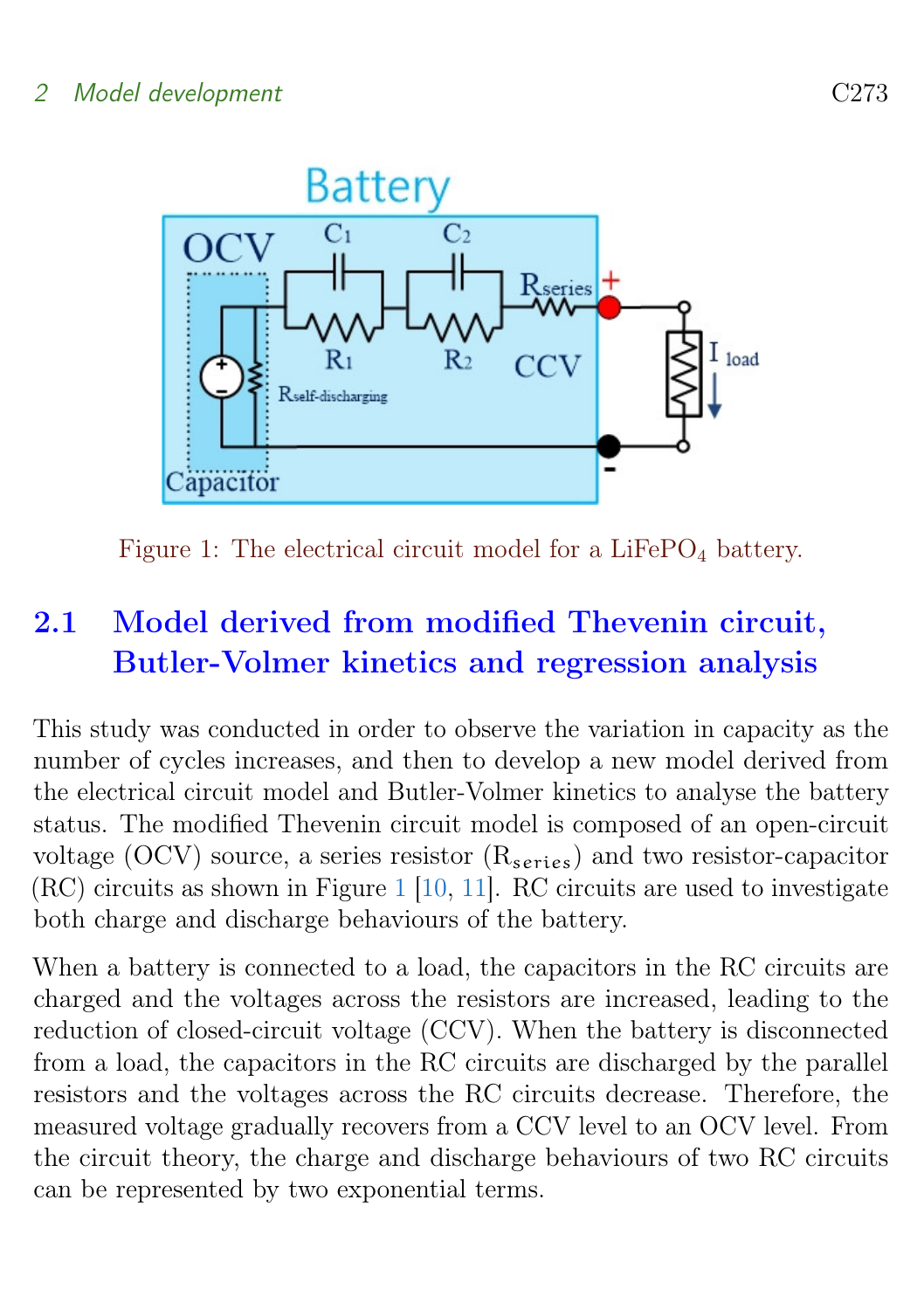<span id="page-4-0"></span>As the variations of voltage and current density of a battery obey Butler-Volmer kinetics, the proposed model can be derived from Butler-Volmer kinetics as well. Butler-Volmer kinetics describes the electrochemical reaction that takes place within a LiFePO<sub>4</sub> battery, and is expressed as  $[12, 13]$  $[12, 13]$  $[12, 13]$ .

$$
\dot{\mathbf{i}} = \dot{\mathbf{i}}_0 \cdot \{ \exp(\frac{\alpha n F \eta}{RT}) - \exp(\frac{(\alpha - 1)n F \eta}{RT}) \},\tag{1}
$$

where *i* is the electrode current density  $(A/m^2)$ , *i*<sub>0</sub> is the exchange current density  $(A/m^2)$ ,  $\eta$  is the surface overpotential (V), T is the absolute temperature  $(K)$ ,  $n$  is the number of electrons involved in the electrode reaction,  $F$  is the Faraday constant, R is the universal gas constant,  $\alpha$  is the anodic charge transfer coefficient, and  $(\alpha-1)$  is the cathodic charge transfer coefficient. In a battery,  $\alpha$  is usually assumed to be 0.5 [\[14,](#page-15-3) [15\]](#page-15-4).

The surface over-potential,  $\eta = (E-E_{rev})$  where E is the difference between the mean electrostatic potentials of ions and electrons  $(V)$ ,  $E_{rev}$  is the Nernst equilibrium potential (V), which is strongly related to the local activity of lithium [\[12,](#page-14-5) [16\]](#page-15-5). According to Faraday's Law, the capacitance is the integral of the current over time. Therefore, the battery capacity is written as:

$$
Capacity = \int_{t_0}^{t_1} i_0 \cdot \{ exp(\frac{\alpha nF\eta}{RT}) - exp(\frac{(\alpha - 1)nF\eta}{RT}) \} dt, \tag{2}
$$

where  $t_0$  is the start time of the discharge process, and  $t_1$  is the end time of the discharge process.

Since the tested battery was discharged using a constant current, the capacity is proportional to the double exponential equation. Therefore, the proposed model can have two exponential terms which are suitable for the representation of the equivalent circuit in Figure [2](#page-6-0) and Butler-Volmer kinetics. The proposed model expressed below consists of a constant term, a sine-exponential term, and an exponential term, and was developed to closely fit the capacity curve so that the proposed model can be used to analyse the capacity of a LiFePO<sub>4</sub>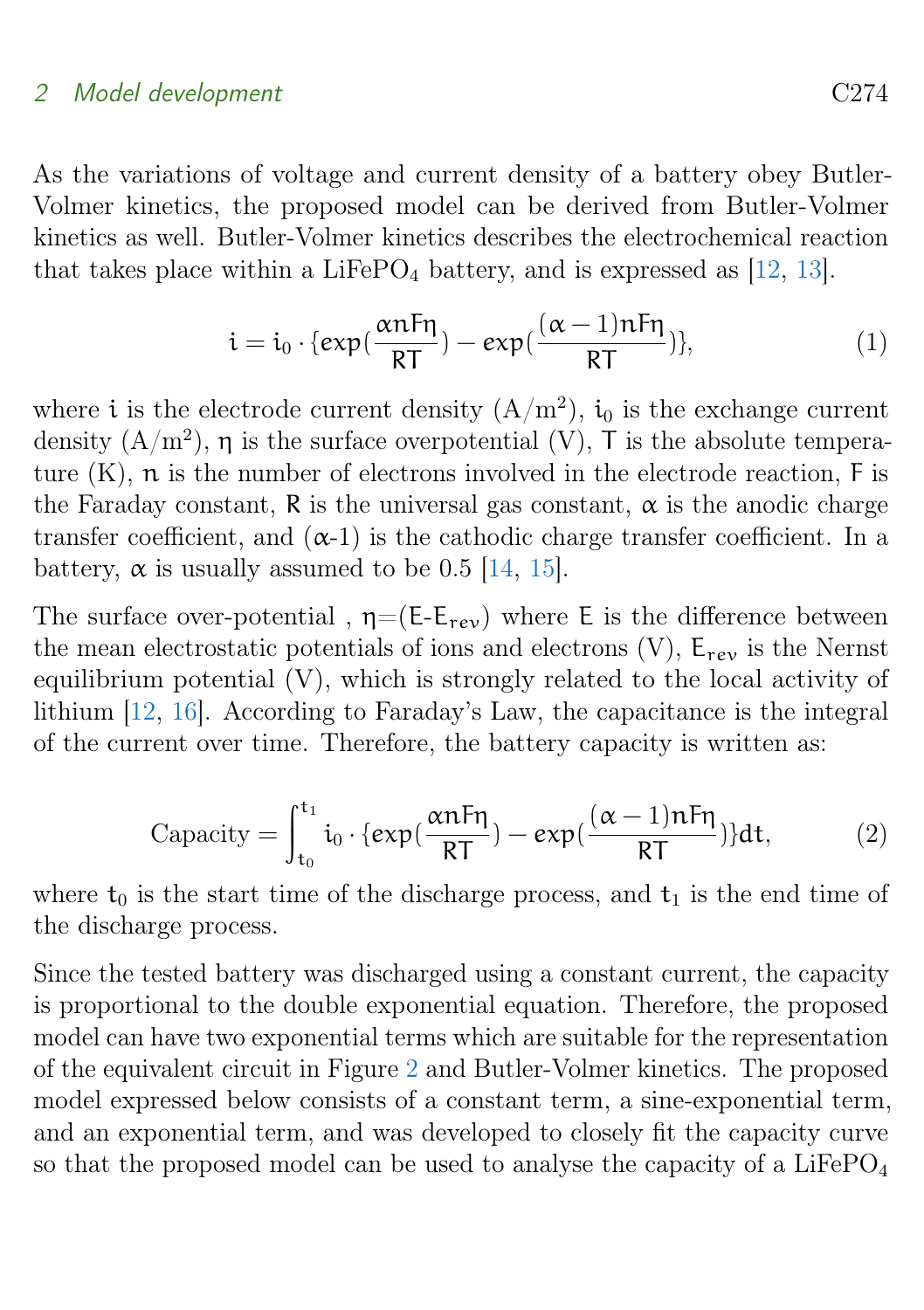battery.

<span id="page-5-0"></span>
$$
Capacity(m) = r - sin(\frac{2\pi}{\lambda} \cdot m) \cdot a_1 \cdot e^{(b_1 \cdot m)} - a_2 \cdot e^{(b_2 \cdot m)}, \qquad (3)
$$

where m is the number of cycles. The parameters r,  $a_1$ ,  $\lambda$ ,  $b_1$ ,  $a_2$  and  $b_2$  are obtained following the curve fitting.

Since the equation is derived from the electrical circuit model shown in Figure [1](#page-3-0) and electrochemical reaction from the Butler-Volmer kinetics, there will be four parameters for the two exponentials. In addition, the rated capacity of the tested battery may be different so that there will be a parameter for the rated capacity of a tested battery. Once the tested battery is different, the shape of the curve in the active zone (the beginning period of the cycle life) may be different so that there will be a parameter for the shape of the active zone as shown in Figure [2.](#page-6-0) Therefore, there will be six parameters for the proposed equation.

The measured capacity curve versus the different number of cycles and the fitting curve (dashed line) are plotted in Figure [2,](#page-6-0) along with the asymptote of the measured curve (dotted line). It can be observed that the measured curve contains two different characteristics, where the first one is termed as the active zone, and the second one is termed as the stable zone. As the  $LiFePO<sub>4</sub> battery$  is very stable and it is capable of being cycled over 2000 times.

In Equation [\(3\)](#page-5-0), r is a constant term that represents a rated capacity of 15000 mAh,  $a_1$  and  $a_2$  determine the initial capacity of the battery when m is zero and also decide the position of the turning point, i.e., the intersection between the measured curve and the asymptote. The units of  $a_1$  and  $a_2$  are mAh. The term  $\frac{2\pi}{\lambda}$  determines the shape of the capacity in the active zone, where the unit is 1/number. The value of  $b_1$  determines the change in capacity of a battery within the active zone, where the unit is 1/number. The value of  $b<sub>2</sub>$  determines the capacity decay rate in the stable zone, where the unit is 1/number.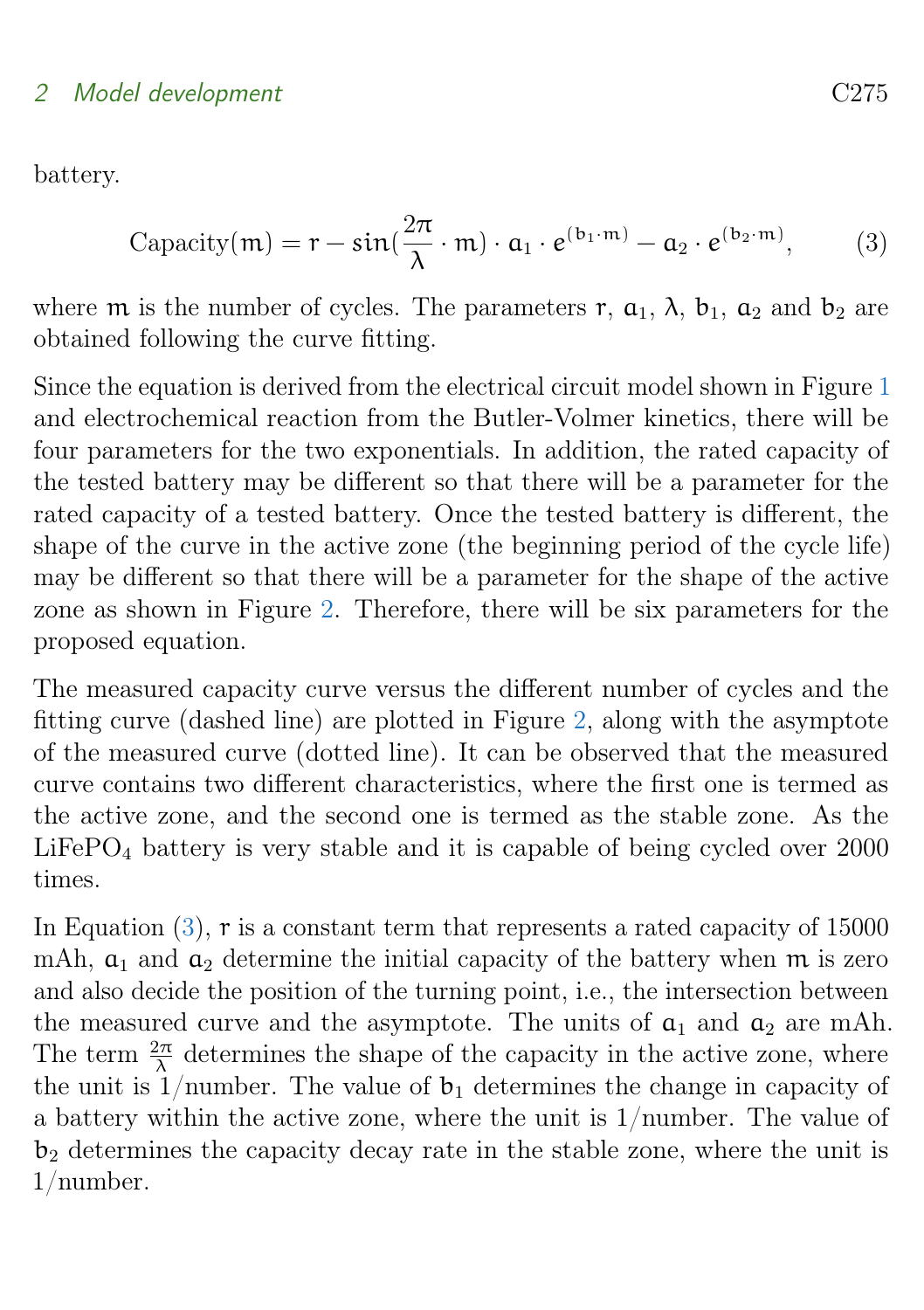

<span id="page-6-0"></span>Figure 2: The measured capacity curve versus the number of cycles, together with the asymptote of the measured curve (dotted line) and the fitting curve (dashed line).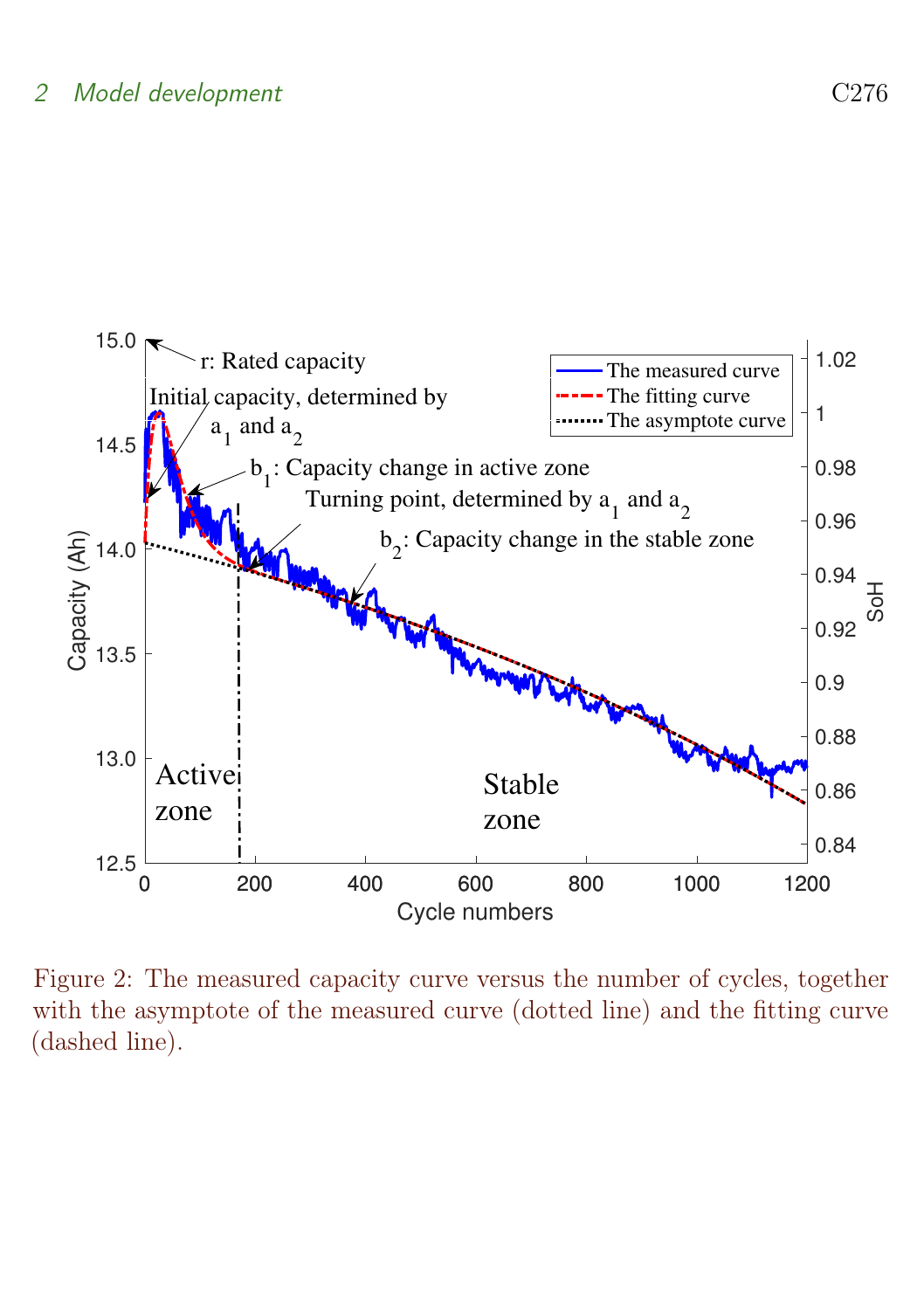<span id="page-7-0"></span>

| Table 1: The parameters for the proposed mathematical model |  |  |  |                                                                                                                       |    |              |  |
|-------------------------------------------------------------|--|--|--|-----------------------------------------------------------------------------------------------------------------------|----|--------------|--|
| Parameter                                                   |  |  |  |                                                                                                                       | a۰ | $b_{\Omega}$ |  |
| Values                                                      |  |  |  | $1.5 \cdot 10^4$ $2.362 \cdot 10^5$ $-2.188 \cdot 10^4$ $-3.922 \cdot 10^{-2}$ $9.695 \cdot 10^2$ $7.1 \cdot 10^{-4}$ |    |              |  |

## 2.2 Experimental procedure

The rated capacity of the power batteries being tested is 15Ah, and the working voltage is 3.2 V. The cut-off discharging voltage was set at 2.0 V, and the upper bound of the charging voltage was set at  $3.65$  V. Each LiFePO<sub>4</sub> battery was charged until the voltage reached 3.65 V using a direct current (DC) power source based on the constant-current and constant-voltage (CC-CV) method. The batteries were tested at a constant temperature in an air-conditioned laboratory. The batteries were then left idle for a certain period to ensure that the voltage barely varied. The batteries were then discharged using a DC electronic load at a discharging current of 1 C rate based on the constant-current mode until the voltage reduced to the cut-off discharging level of 2.0 V. 1 C rate is defined as the discharging current that completely discharges the nominal capacity of a battery in one hour. Therefore, in this research, the discharging current is 15 A. The data was automatically recorded and analysed by the computer. The tested batteries were cyclically charged and discharged 1200 times. Hence, the relationship between the variation in capacity and the number of cycles can be determined. The process flow for the experiment is illustrated in Figure [3.](#page-8-0)

## 3 Results and discussion

The MATLAB program was used to analyse the curve for the measured capacity versus number of cycles and the fitting curve. The obtained values for parameters r,  $a_1$ ,  $\lambda$ ,  $b_1$ ,  $a_2$  and  $b_2$  are summarised in Table [1.](#page-7-0)

Equation [\(3\)](#page-5-0) is used to represent the three different reactions that take place in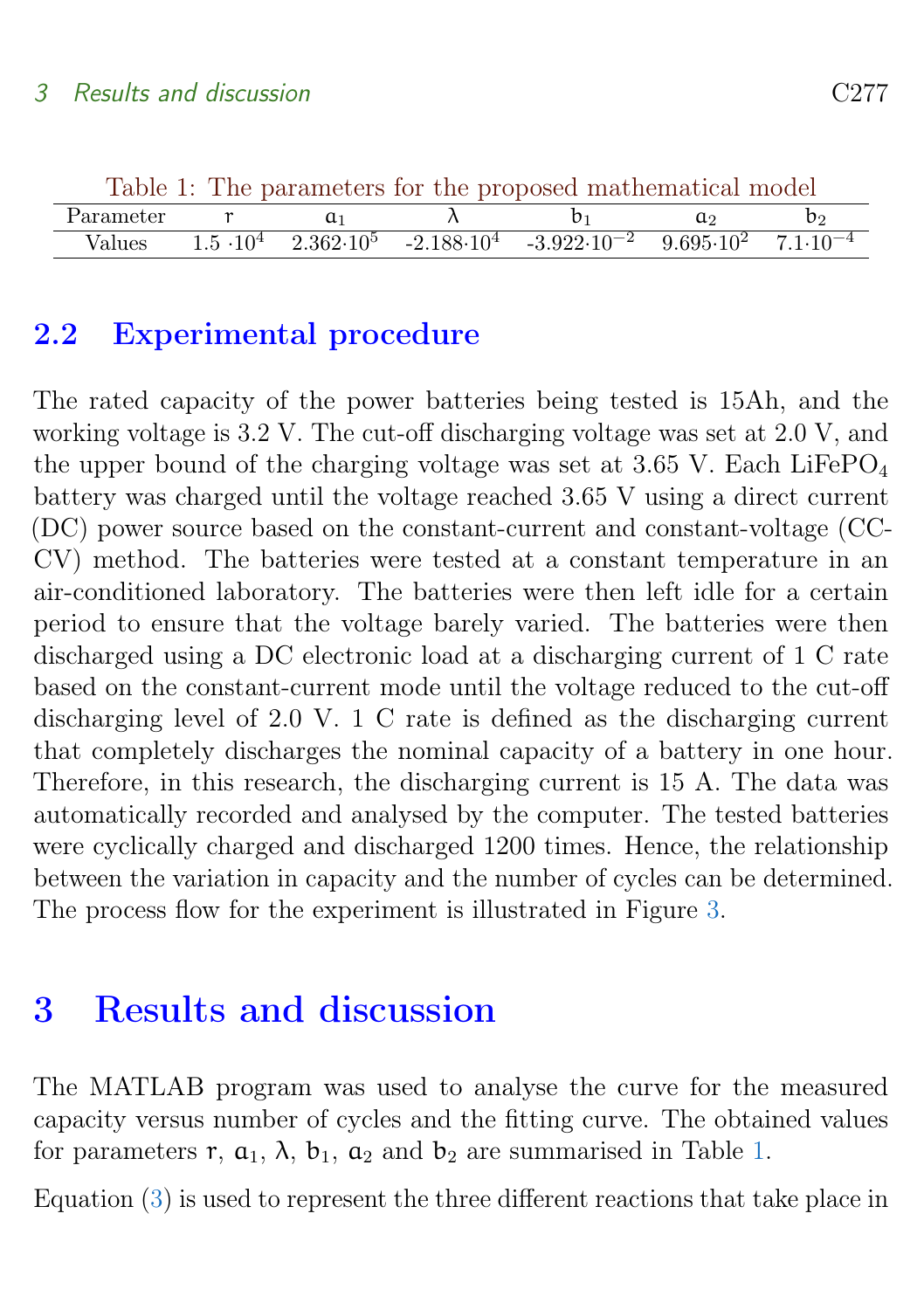### <span id="page-8-1"></span>3 Results and discussion C278



<span id="page-8-0"></span>Figure 3: Experimental flow.

a battery. First, the electrodes are activated during the charge-discharge process because the contact between the particles on the electrodes and electrolyte causes the electrodes to expand and contract due to a phenomenon called the swelling effect [\[17\]](#page-15-6), meaning that the transmission of  $Li<sup>+</sup>$  is improved and the active area for the electrochemical reaction is also increased. Consequently, both the charge transfer resistance on the surface of the electrodes and the mass transfer resistance of the electrodes is decreased. The capacity of a battery rapidly increases in a short period (about 30 cycles), as shown in Figure [2.](#page-6-0) As the swelling effect becomes worse, the materials comprising the electrode and the electrolyte begin to decay, generating impediments such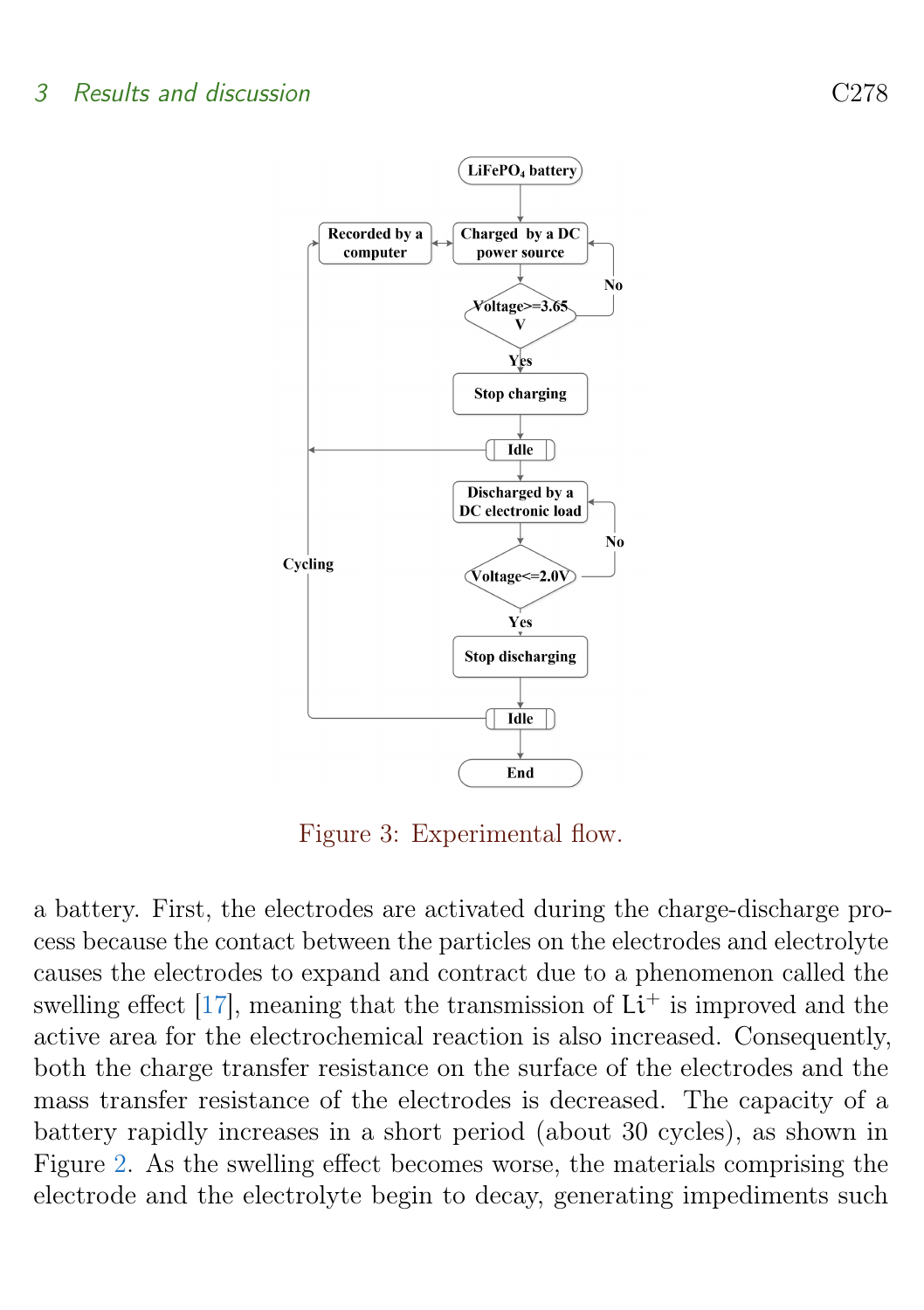#### 3 Results and discussion C279

as the formation of a thicker SEI and a slower diffusion rate of  $Li<sup>+</sup>$  ions, causing the capacity to rapidly decrease at around 30 to 180 cycles. Hence, the capacity in the zone (0-180 cycles) which we call the active zone is very active, and is dominated by the  $\sin(\frac{2\pi}{\lambda})$  $\frac{2\pi}{\lambda} \cdot m \cdot a_1 \cdot e^{(b_1 \cdot m)}$  term of Equation [\(3\)](#page-5-0). It can be observed that this fitting curve only changes significantly when the number of cycles is less than 180.

Subsequently, the battery capacity gradually fades, since the slow thickening of the SEI layer continues to consume the cyclic lithium during the cycling process and the electrode material also slowly decays, although this reaction is relatively mild for a battery. Therefore, the phenomenon occurs in the zone which we call the stable zone and the  $a_2 \cdot e^{(b_2 \cdot m)}$  term of Equation [\(3\)](#page-5-0) is dominant. r term of Equation [\(3\)](#page-5-0) represents the rated capacity of the battery. Finally, by combining the three terms, Equation [\(3\)](#page-5-0) can demonstrate the change in capacity of a battery from 0 to 1200 cycles. Therefore,  $a_1$  and  $a_2$  will determine the initial capacity in the beginning period, and  $b_2$  will determine the rate of decay of the capacity in the stable zone.

The accuracy of the proposed model for the tested batteries is investigated by using the mean absolute percentage error (mape) between the experimental data and the fitting data. The MAPE equation is expressed as

$$
MAPE = \frac{1}{p} \sum_{p=1}^{1200} \frac{|c_{exp} - c_{fit}|}{c_{exp}} \cdot 100\%,
$$
 (4)

where  $c_{\text{exp}}$  denotes the experimental data,  $c_{\text{fit}}$  denotes the fitting data, and p is the number of the recorded data.

The results for the tested battery indicate that the mape value is less than 0.47%. The error between the experimental and the fitting data for each cycle is also shown in Figure [4,](#page-11-0) where it can be seen that the maximum error is about 3.08% and is located in cycle 2. It can also be seen that the higher values of errors occur at around the start point (0-30 cycles), the turning point (150-180 cycles), and the end point (1170-1200 cycles). This is because that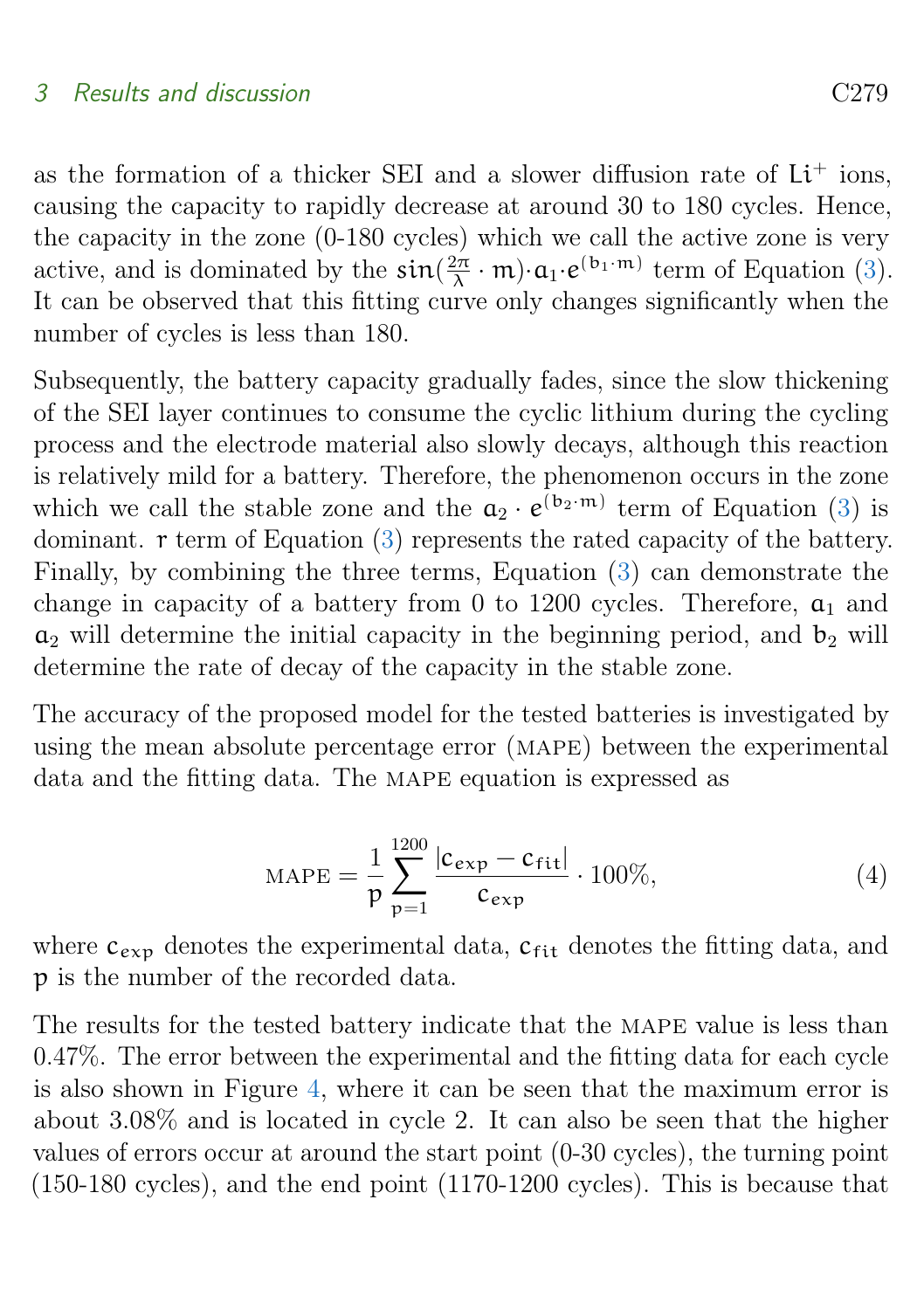<span id="page-10-0"></span>

| Symbols                    | Values                 |
|----------------------------|------------------------|
| MAPE $(\%)$                | $0.47\%$               |
| Maximum error $(\%)$       | 3.08%                  |
| Minimum error $(\%)$       | $3.97 \cdot 10^{-4}\%$ |
| Error at cycle 2000 $(\%)$ | $0.90\%$               |

Table 2: The MAPE, the maximum error, minimum error, and the error at cycle 2000 for a tested battery.

these three points are the boundaries of the different electrochemical reactions or the boundaries of the different electrical characteristics so that the fitting is not easy. Furthermore, the proposed model can be extended to perform an estimation of the capacity fade beyond 1200 cycles. When comparing the measured capacity value of a tested battery with the estimated value from the proposed model at cycle 2000, the error is only 0.90%, as shown in Table [2](#page-10-0) and Figure [5.](#page-12-0) This indicates that the battery capacity corresponding to the number of cycles is closely estimated using the proposed model.

The proposed model can also be used to estimate the SoH of the tested battery, as indicated by the vertical axis on the right-hand side of Figures [2](#page-6-0) and [5.](#page-12-0) In order to increase the accuracy of the estimation of SoH, the maximum measured value of the capacity (about 14.6 Ah) is used to replace the rated capacity (15 Ah) and the measured capacity at each cycle can be replaced by the developed equation (Equation  $(3)$ ). The modified equation for calculating the SoH is expressed as

$$
Sol = |\frac{c_{exp}}{c_{Mexp}}|,
$$
\n(5)

where  $C_{Mexp}$  is the maximum value from the experimental data and  $C_{exp}$  is the measured value of the capacity.

It can be seen that the SoH reduces to about 0.88 and 0.75 at cycle 1200 and cycle 2000, respectively. If the real initial capacity value (14.0 Ah) is used in the regularization purposes, the SoH values for each cycle will be higher.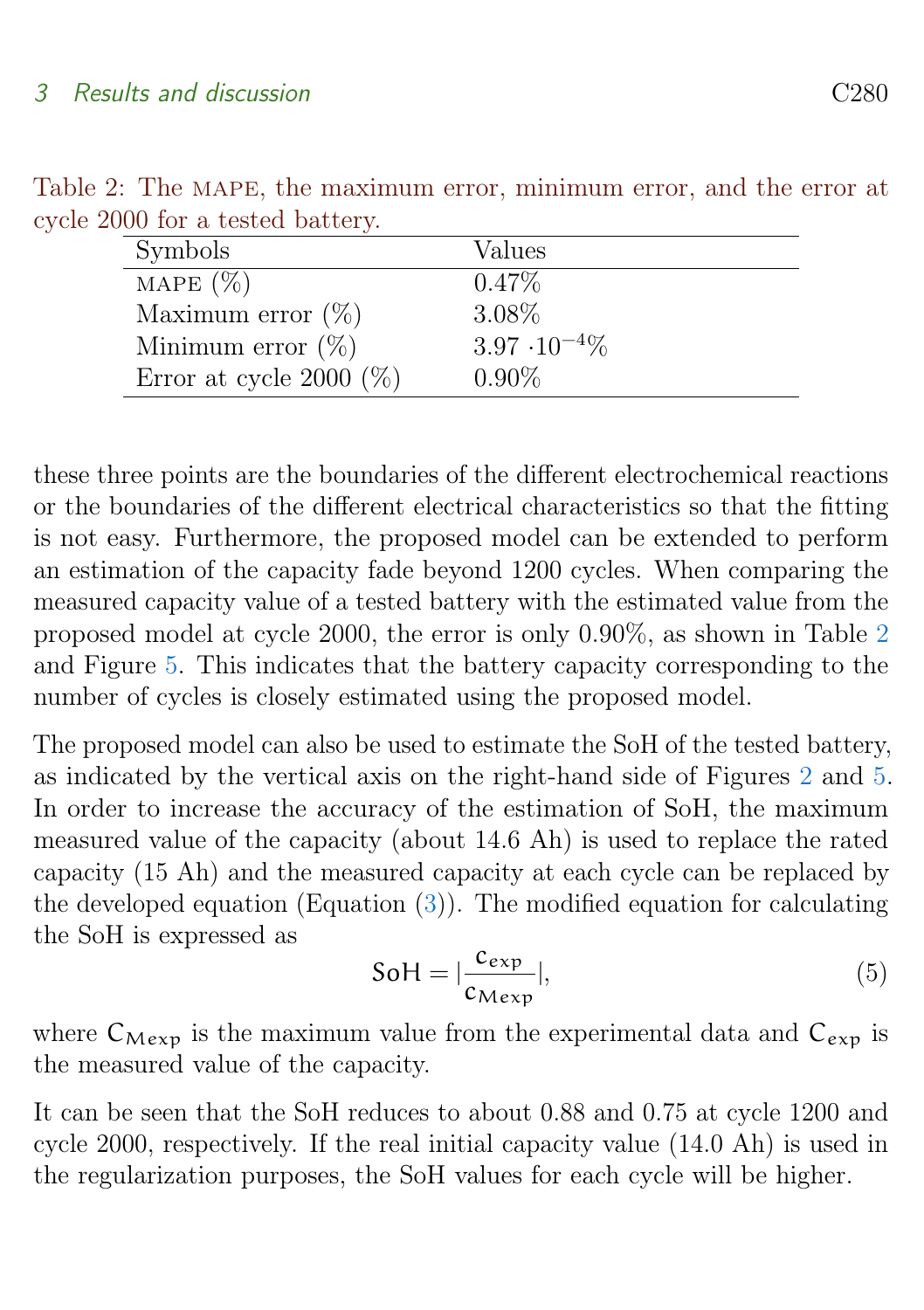

<span id="page-11-0"></span>Figure 4: The absolute percentage error at each cycle for a tested battery

# 4 Conclusions

In this study, a new model derived from modified Thevenin circuit, Butler-Volmer kinetics and regression analysis is developed in order to investigate the capacity fade of a  $LiFePO<sub>4</sub>$  battery. Consequently, the proposed model is composed of a constant term, a sine-exponential term, and an exponential term. The constant term represents the rated capacity of the battery; the sine-exponential term dominantly represents the capacity in the active zone and the exponential term represents the capacity in the stable zone. The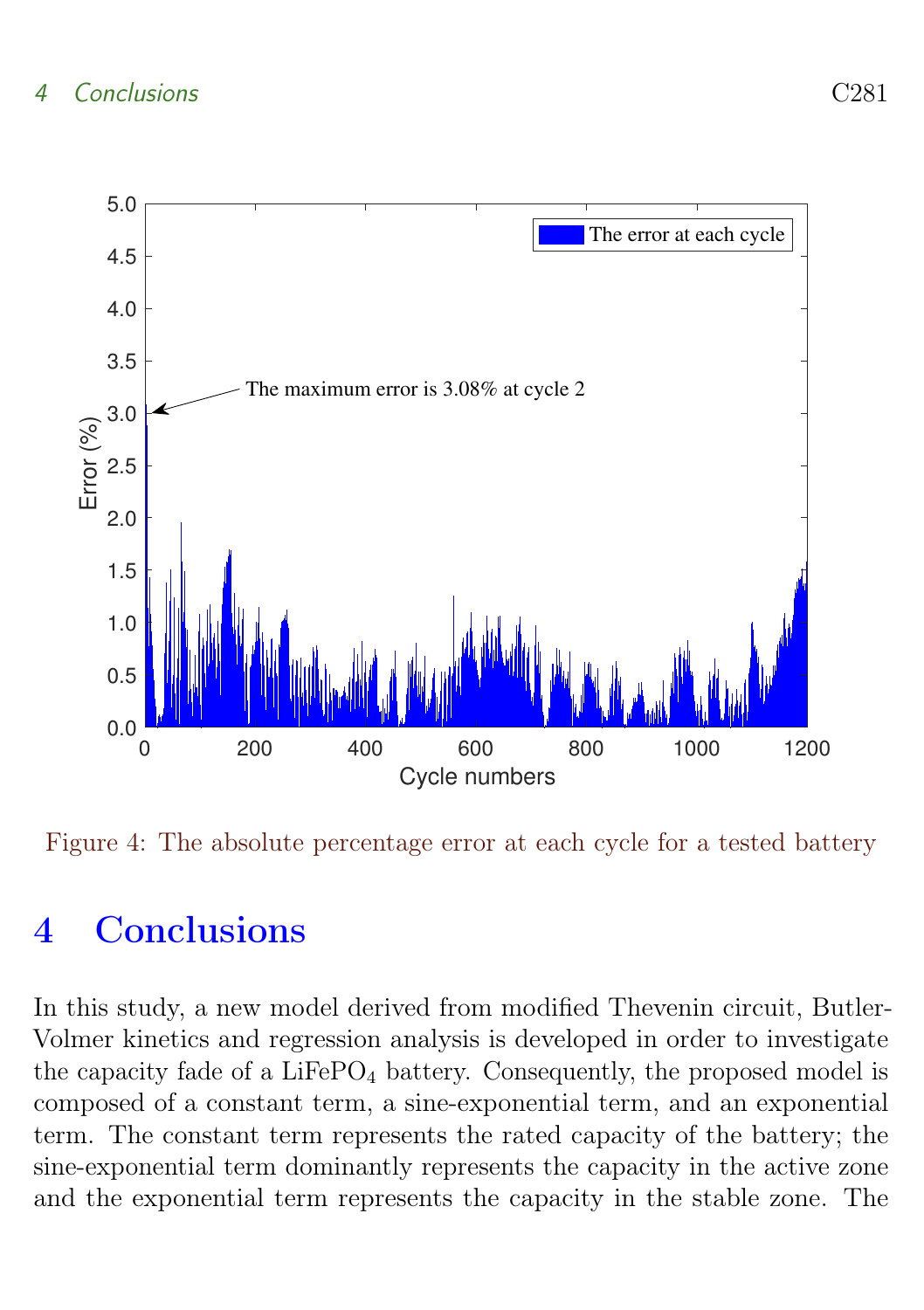

<span id="page-12-0"></span>Figure 5: The absolute percentage error at each cycle for a tested battery

MAPE is only  $0.47\%$ . In addition, the model also successfully estimates the capacity of a tested battery where the number of cycles is 2000 with the error of 0.90%. Based on this trend, the proposed model can be used to estimate the health conditions of a battery as well.

Acknowledgements This work was financially supported by the "Advanced Research Center for Green Materials Science and Technology" from The Featured Area Research Center Program within the framework of the Higher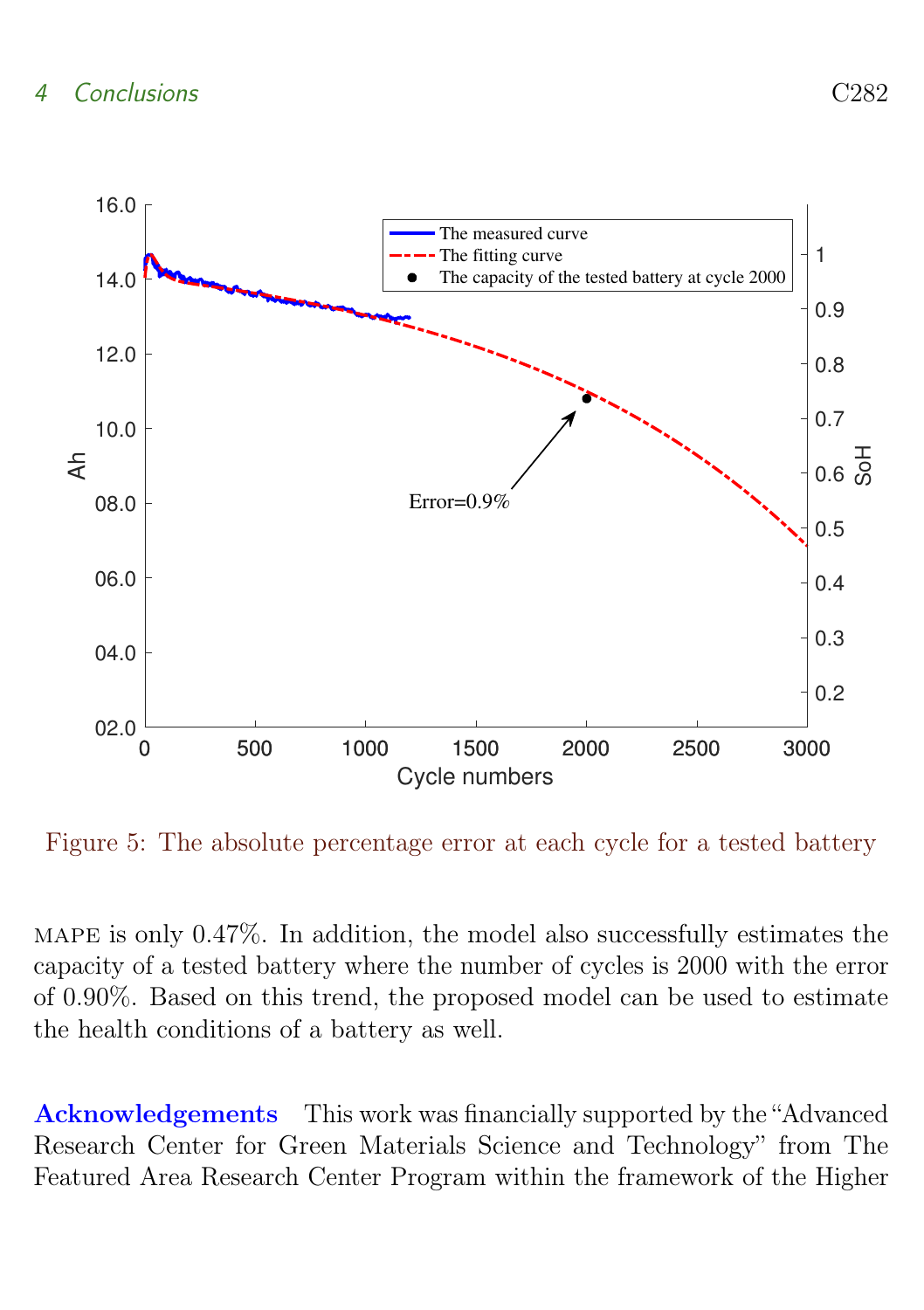Education Sprout Project by the Ministry of Education (107L9006) and the Ministry of Science and Technology in Taiwan (MOST 104-2221-E-002-108, 104-3113-E-002-004, 104-3113-E-002-020-CC2, 106-2218-E-002-021-MY2 & 107-3017-F-002-001).

# **References**

- <span id="page-13-0"></span>[1] M. Zhao, G. Huang, W. Zhang, H. Zhang and X. Song, Electrochemical behaviors of limn1-xfexpo4/c cathode materials in an aqueous electrolyte with/without dissolved oxygen, Energy and Fuels 27 (2013), 2:1162-1167. doi[:10.1021/ef301893b](https://doi.org/10.1021/ef301893b) [C271](#page-1-0)
- <span id="page-13-1"></span>[2] Y.-C. Wang, F.-M. Ni and T.-L. Lee, Hybrid modulation of bidirectional three-phase dual-active-bridge dc converters for electric vehicles, Energies 9 (2016), no. 7, 492. doi[:10.3390/en9070492](https://doi.org/10.3390/en9070492) [C271](#page-1-0)
- <span id="page-13-2"></span>[3] A. H. N. Galapitage and P. Pudney, Scheduling electric vehicles with shared charging stations, ANZIAM Journal 57 (2016), 208. doi[:10.21914/anziamj.v57i0.10443](https://doi.org/10.21914/anziamj.v57i0.10443) [C271](#page-1-0)
- <span id="page-13-3"></span>[4] T. Zhu, H. T. Min, Y. B. Yu, Z. M. Zhao, T. Xu, Y. Chen, X. Y. Li and C. Zhang, An optimized energy management strategy for preheating vehicle-mounted li-ion batteries at subzero temperatures, Energies 10 (2017), no. 2. doi[:24310.3390/en10020243](https://doi.org/24310.3390/en10020243) [C271](#page-1-0)
- <span id="page-13-4"></span>[5] K. M. Tsang and W. L. Chan, State of health detection for lithium ion batteries in photovoltaic system, Energ Convers Manage 65 (2013), 7-12. doi[:10.1016/j.enconman.2012.07.006](https://doi.org/10.1016/j.enconman.2012.07.006) [C271](#page-1-0)
- <span id="page-13-5"></span>[6] Z. Rao, S. Wang, M. Wu, Z. Lin and F. Li, Experimental investigation on thermal management of electric vehicle battery with heat pipe, Energ Convers Manage 65 (2013), 92-97. doi[:0.1016/j.enconman.2012.08.014](https://doi.org/0.1016/j.enconman.2012.08.014) [C271](#page-1-0)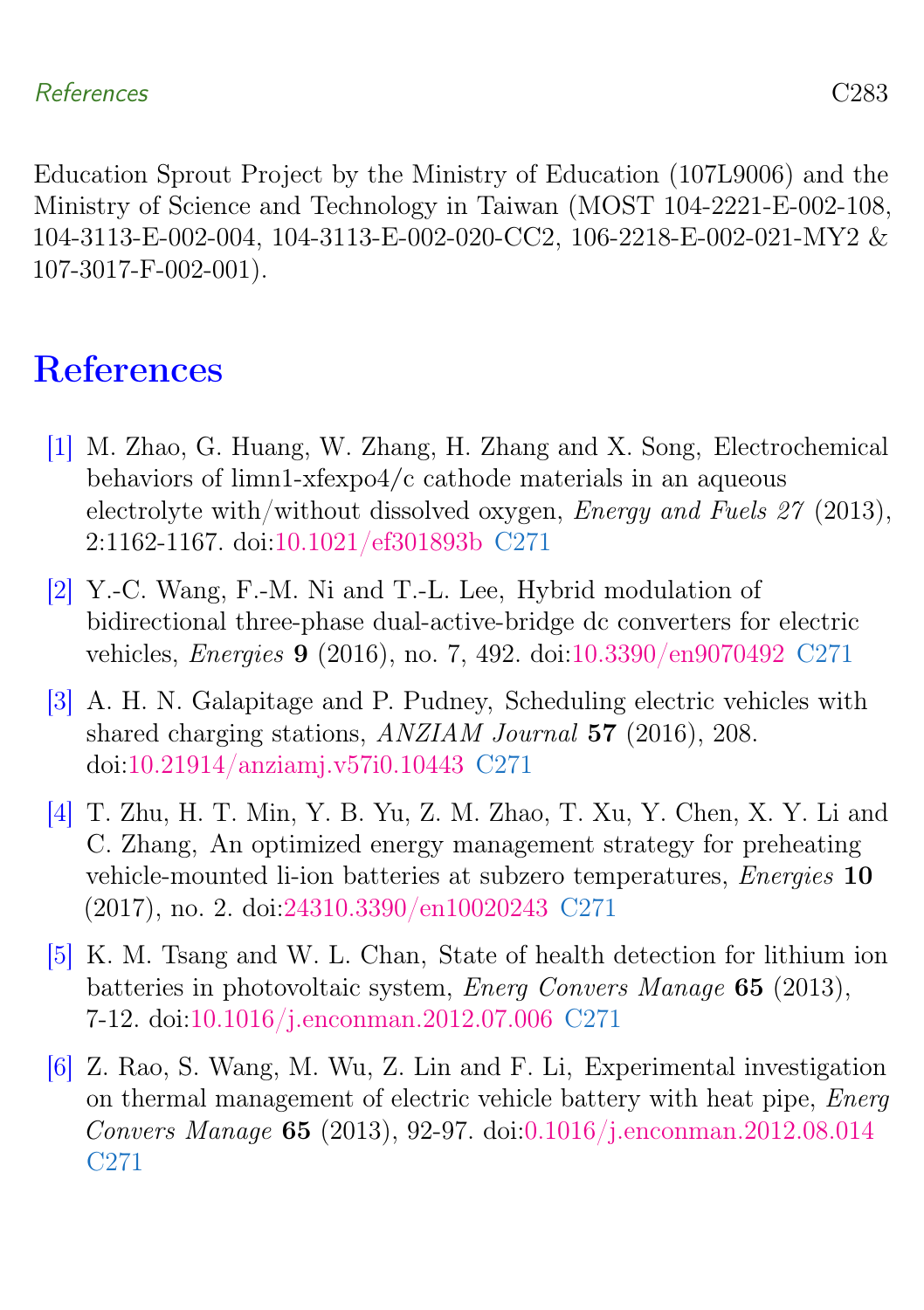### References C284

- <span id="page-14-0"></span>[7] A. Nikolian, Y. Firouz, R. Gopalakrishnan, J.-M. Timmermans, N. Omar, P. van den Bossche and J. van Mierlo, Lithium ion batteries-development of advanced electrical equivalent circuit models for nickel manganese cobalt lithium-ion, Energies 9 (2016), no. 5, 360. doi[:10.3390/en9050360](https://doi.org/10.3390/en9050360) [C271](#page-1-0)
- <span id="page-14-1"></span>[8] Z. Gao, C. Chin, W. Woo and J. Jia, Integrated equivalent circuit and thermal model for simulation of temperature-dependent lifepo\_4 battery in actual embedded application, Energies 10 (2017), no. 1, 85. doi[:10.3390/en10010085](https://doi.org/10.3390/en10010085) [C271](#page-1-0)
- <span id="page-14-2"></span>[9] S.-Y. Lee, W.-L. Chiu, Y.-S. Liao, K.-Y. Lee, J.-H. Chen, H.-J. Lin and K. Li, Modified empirical fitting of the discharge behavior of lifepo  $4$ batteries under various conditions, ANZIAM Journal textbf55 (2014), 368. doi[:10.21914/anziamj.v55i0.8182](https://doi.org/10.21914/anziamj.v55i0.8182) [C272](#page-2-0)
- <span id="page-14-3"></span>[10] C.-Y. Chung, K.-Y. Lee, T.-J. Kuo, Z.-Y. Lin, S.-D. Wu, C. Fu, Mathematical fitting for the variation in capacity of lithium iron phosphate batteries corresponding to cycles, ANZIAM Journal 57 (2016), 291. doi[:10.21914/anziamj.v57i0.10436](https://doi.org/10.21914/anziamj.v57i0.10436) [C272,](#page-2-0) [C273](#page-3-1)
- <span id="page-14-4"></span>[11] T. Zahid and W. Li, A comparative study based on the least square parameter identification method for state of charge estimation of a lifepo\_4 battery pack using three model-based algorithms for electric vehicles, Energies 9 (2016), no. 9, 720. doi[:10.3390/en9090720](https://doi.org/10.3390/en9090720) [C273](#page-3-1)
- <span id="page-14-5"></span>[12] T. Sasaki, Y. Ukyo and P. Novak, Memory effect in a lithium-ion battery, Nat Mater 12 (2013), no. 6, 569-575. doi[:10.1038/nmat3623](https://doi.org/10.1038/nmat3623) [C274](#page-4-0)
- <span id="page-14-6"></span>[13] B. R. Tiwari and M. M. Ghangrekar, Enhancing electrogenesis by pretreatment of mixed anaerobic sludge to be used as inoculum in microbial fuel cells, *Energy & Fuels* 29 (2015), no. 5, 3518-3524. doi[:10.1021/ef5028197](https://doi.org/10.1021/ef5028197)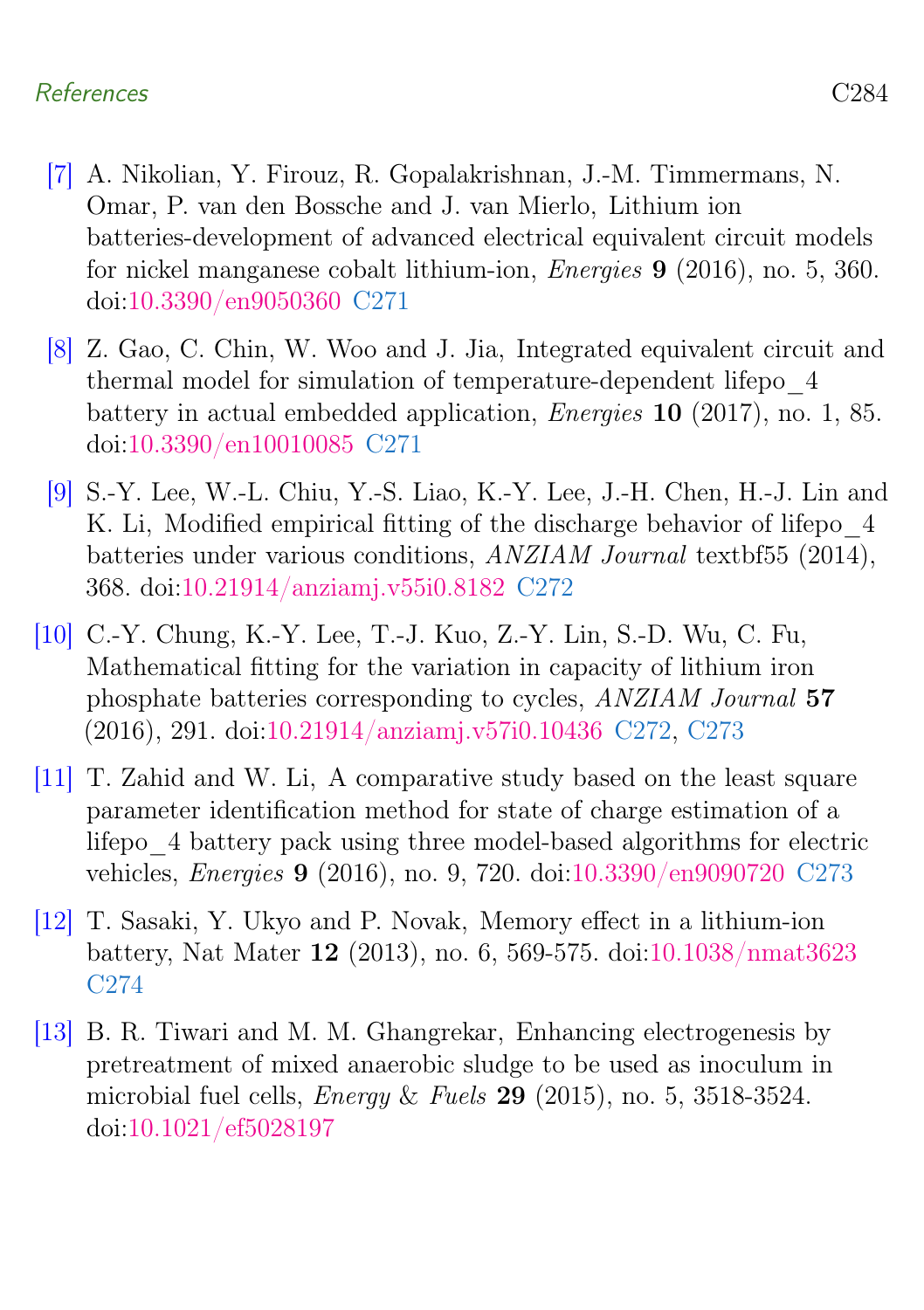## References C285

- <span id="page-15-3"></span>[14] P. Bai and M. Z. Bazant, Charge transfer kinetics at the solid-solid interface in porous electrodes, Nat Commun 5 (2014), 3585. doi[:10.1021/ef990039t](https://doi.org/10.1021/ef990039t) [C274](#page-4-0)
- <span id="page-15-4"></span>[15] A. Eddahech, O. Briat and J.-M. Vinassa, Determination of lithium-ion battery state-of-health based on constant-voltage charge phase, Journal of Power Sources 258 (2014), 218-227. doi[:10.1016/j.jpowsour.2014.02.020](https://doi.org/10.1016/j.jpowsour.2014.02.020) [C274](#page-4-0)
- <span id="page-15-5"></span>[16] R. Castaing, Y. Reynier, N. Dupre, D. Schleich, S. J. S. Larbi, D. Guyomard and P. Moreau Degradation diagnosis of aged li4ti5012-lifepo 4 batteries, Journal of Power Sources 267 (2014), 744-752. doi[:10.1016/jpowsour.2014.06.002](https://doi.org/10.1016/jpowsour.2014.06.002) [C274](#page-4-0)

[C274](#page-4-0)

<span id="page-15-6"></span>[17] H. Bulter, F. Peters, J. Schwenzel and G. Wittstock, In situ quantification of the swelling of graphite composite electrodes by scanning electrochemical microscopy, *J Electrochem Soc* **163** (2016), no. 2, A27-A34. doi[:10.1149/2.1061514jes](https://doi.org/10.1149/2.1061514jes) [C278](#page-8-1)

## Author addresses

- <span id="page-15-1"></span>1. T-J Kuo, Advanced Research Center for Green Materials Science and Technology, National Taiwan University, Taipei 10617, Taiwan. <mailto:tingjungk@ntu.edu.tw>
- <span id="page-15-2"></span>2. K-Y Lee, Department of Engineering Science and Ocean Engineering, National Taiwan University, Taipei 10617, Taiwan. Advanced Research Center for Green Materials Science and Technology, National Taiwan University, Taipei 10617, Taiwan. <mailto:kylee@ntu.edu.tw>
- <span id="page-15-0"></span>3. C Chang, dvanced Research Center for Green Materials Science and Technology, National Taiwan University, Taipei 10617, Taiwan.